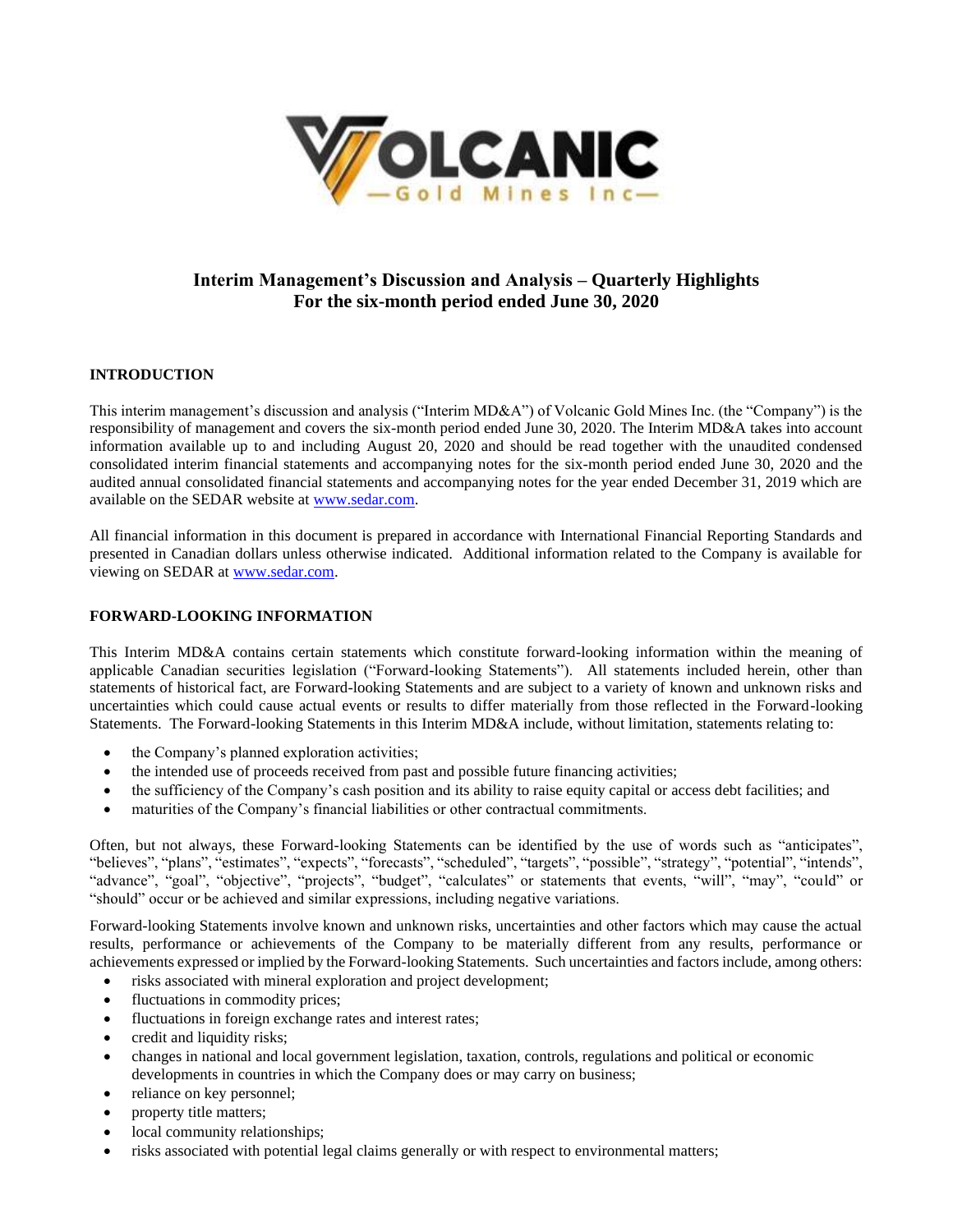- adequacy of insurance coverage;
- dilution from further equity financing:
- competition;
- uncertainties relating to general economic conditions; and
- risks relating to a global pandemic, including the coronavirus COVID-19, which unless contained could cause a slowdown in global economic growth and impact the Company's business, operations, financial condition and share price.

as well as those factors referred to in the "Risks and Uncertainties" section in this Interim MD&A.

Forward-looking Statements contained in this Interim MD&A are based on the assumptions, beliefs, expectations and opinions of management, including but not limited to:

- all required third party contractual, regulatory and governmental approvals will be obtained for the exploration and development of the Company's properties;
- there being no significant disruptions affecting operations, whether relating to labor, supply, power, damage to equipment or other matter;
- permitting, exploration and development activities proceeding on a basis consistent with the Company's current expectations;
- expected trends and specific assumptions regarding commodity prices and currency exchange rates; and
- prices for and availability of fuel, electricity, equipment and other key supplies remaining consistent with current levels.

These Forward-looking Statements are made as of the date hereof and the Company disclaims any obligation to update any Forward-looking Statements, whether as a result of new information, future events or results or otherwise, except as required by law. There can be no assurance that Forward-looking Statements will prove to be accurate, as actual results and future events could differ materially from those anticipated in such statements. Accordingly, investors should not place undue reliance on Forward-looking Statements.

#### **DESCRIPTION OF BUSINESS**

The Company's business is the acquisition and exploration of mineral properties, focused on building multi-million ounce gold and silver resources in under-explored countries. In May 2020, the Company was granted an exclusive option to acquire a 60% interest in the Holly and Banderas gold-silver properties in Guatemala – see Property Review below.

#### Corporate Activity

Effective April 8, 2019, the Company consolidated its issued common shares on the basis of one new share for every seven existing shares (the "Consolidation"). The name and trading symbol of the Company remained unchanged. **All references in this Interim MD&A to loss per share, common shares, share purchase warrants and stock options reflect the Consolidation.**

In May 2020, Charles Straw and Michael Povey were appointed to the Board of Directors of the Company, and as Chief Executive Officer and Chairman, respectively. Simon Ridgway continues as a Director, and Jeremy Crozier stepped down from the Board. Messrs. Straw and Povey are focusing their efforts on building a portfolio of properties of merit for the Company.

On July 27, 2020, the Company closed a non-brokered private placement (the "Private Placement") by issuing 20,000,000 units at \$0.25 per unit, for gross proceeds of \$5.0 million. Each unit consists of one common share in the capital of the Company and one-half of one common share purchase warrant. Each whole warrant entitles the holder to purchase one common share at a price of \$0.30 for a period of two years from the closing date.

With an investment of approximately \$1.42 million in the Private Placement, Silvercorp Metals Inc. acquired beneficial ownership of 19.9% of the Company's issued and outstanding common shares and has the right to appoint one director to the Company's Board. In connection with the Private Placement, the Company paid finder's fees totaling \$311,833 in cash and issued a total of 1,497,330 finder's warrants with the same terms as the Private Placement warrants.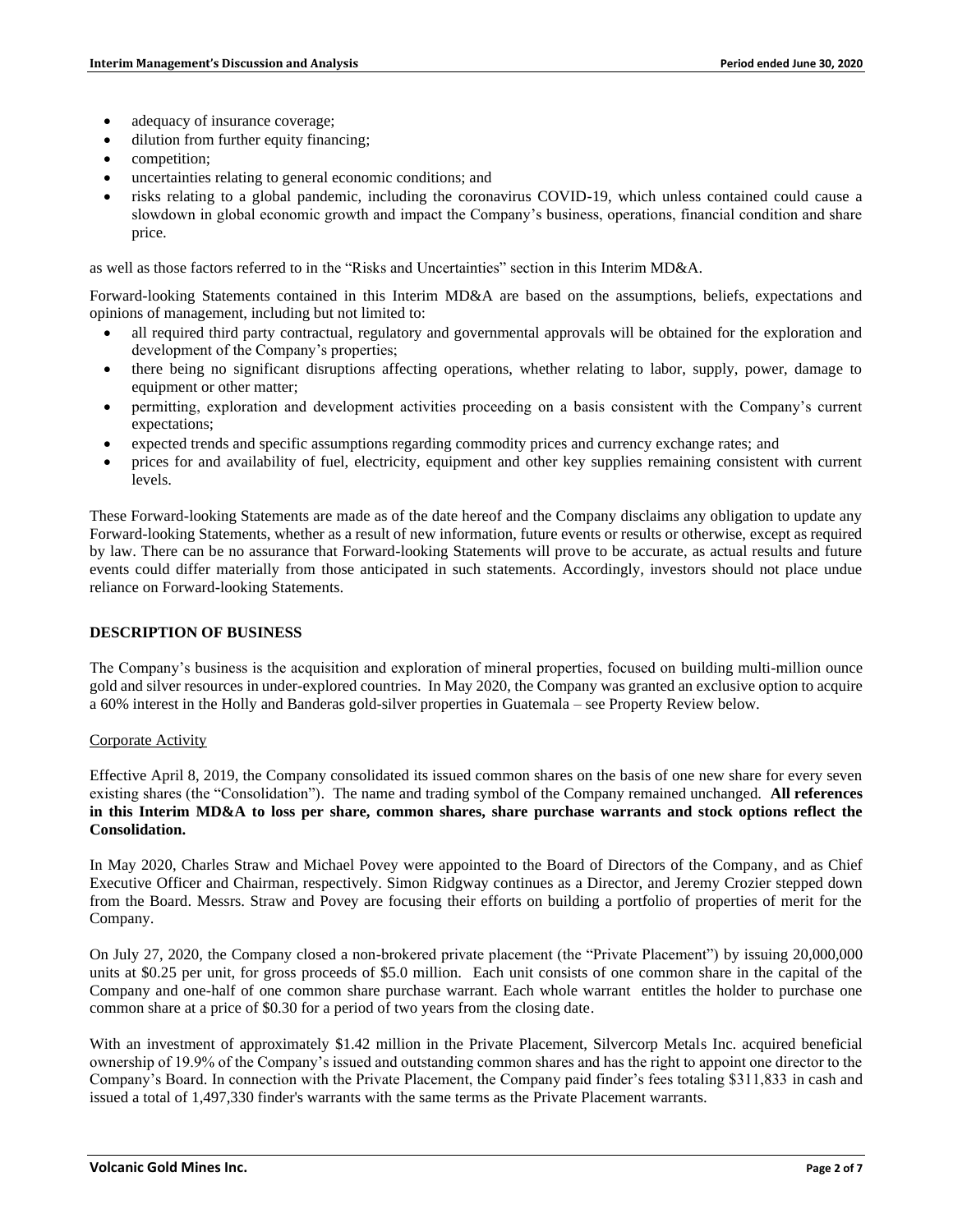As the TSX Venture Exchange ("TSXV") has not yet granted final approval for the Holly and Banderas property transaction, the TSXV required that \$1.6 million of the Private Placement proceeds be held in trust until final TSXV approval is granted. Subsequent to the financing closing, the TSXV approved a release of \$118,800 of the escrowed funds in order to allow such funds to be spent on initial permitting at the Holly and Banderas Properties. See Property Review below for a description of the property transaction.

#### Property Review

#### *Holly and Banderas Properties, Guatemala*

In May 2020, the Company signed an agreement whereby it has been granted by Radius Gold Inc. ("Radius") the exclusive option (the "Option") to acquire a 60% interest in the Holly and Banderas gold-silver properties in Guatemala (the "Properties"). The Company may exercise the Option by raising a minimum \$3.0 million (completed on July 27, 2020) and spending US\$7.0 million on exploration of the Properties within 48 months from the date drilling permits for the properties are granted. An initial US\$1.0 million must be spent on exploration within 12 months of receiving the required drill permits, including a minimum 3,000 metres of drilling. The Company must also make a cash payment to Radius of \$100,000. Upon exercise of the Option, the Company will enter into a standard 60/40 joint venture with Radius in order to further develop the properties.

The Company will also have the exclusive right for 24 months following the execution of the Option to evaluate the other property interests of Radius in eastern Guatemala and to enter into an agreement to acquire an interest in any of such other properties on reasonable mutually agreed upon terms.

On August 18, 2020, the TSXV approved the terms of the Option agreement and confirmed that the Company has completed the TSXV's filing requirements, including providing a title opinion and draft geological report, in order to proceed with the Option. Due to COVID-19 restrictions, travel to Guatemala is not currently possible and although the Qualified Person that authored the geological report has been to the Properties in the past, he has not been there in recent years. Accordingly, the TSXV has required that drilling on the Properties will not begin until a QP is able to visit the Properties and the geological report is then finalized and approved by the Exchange.

Further details of the Holly and Banderas properties are available on the Company's [website.](http://www.volgold.com/)

# **RESULT OF OPERATIONS**

All references to 'loss' in the results of operations discussion below refers to the loss attributed to equity shareholders of the Company.

#### *Quarter ended June 30, 2020*

During the quarter ended June 30, 2020 the Company incurred a loss \$73,106, compared to a loss of \$64,962 for the quarter ended June 30, 2019. Significant expenses for the three-month periods are as follows:

|                                    | <b>June 30, 2020</b> | <b>June 30, 2019</b> |
|------------------------------------|----------------------|----------------------|
| Exploration expenditures           | 23.713               |                      |
| Consulting and management fees     | 20,750               | 16,500               |
| Office and administration          | 8,399                | 13.905               |
| Salaries and benefits              | 7,878                | 21,393               |
| Transfer agent and regulatory fees | 6.147                | ! 1.484              |

The loss for the quarter ended June 30, 2020 was higher than the comparative quarter due to exploration expenditures relating to property investigation activities which were incurred in the current quarter but not the comparative quarter. Consulting and management costs were also higher for the current quarter because of more directors of the Company providing services to the Company. Office and administration and salaries and benefits were lower in the current quarter due a reduction in the Company's portion of shared administrative costs.

Consulting and management fees for the current quarter consisted of fees paid to the CEO and two Directors whereas this cost for the comparative quarter consisted of fees paid to a Director who is the former CEO. A portion of the CEO and a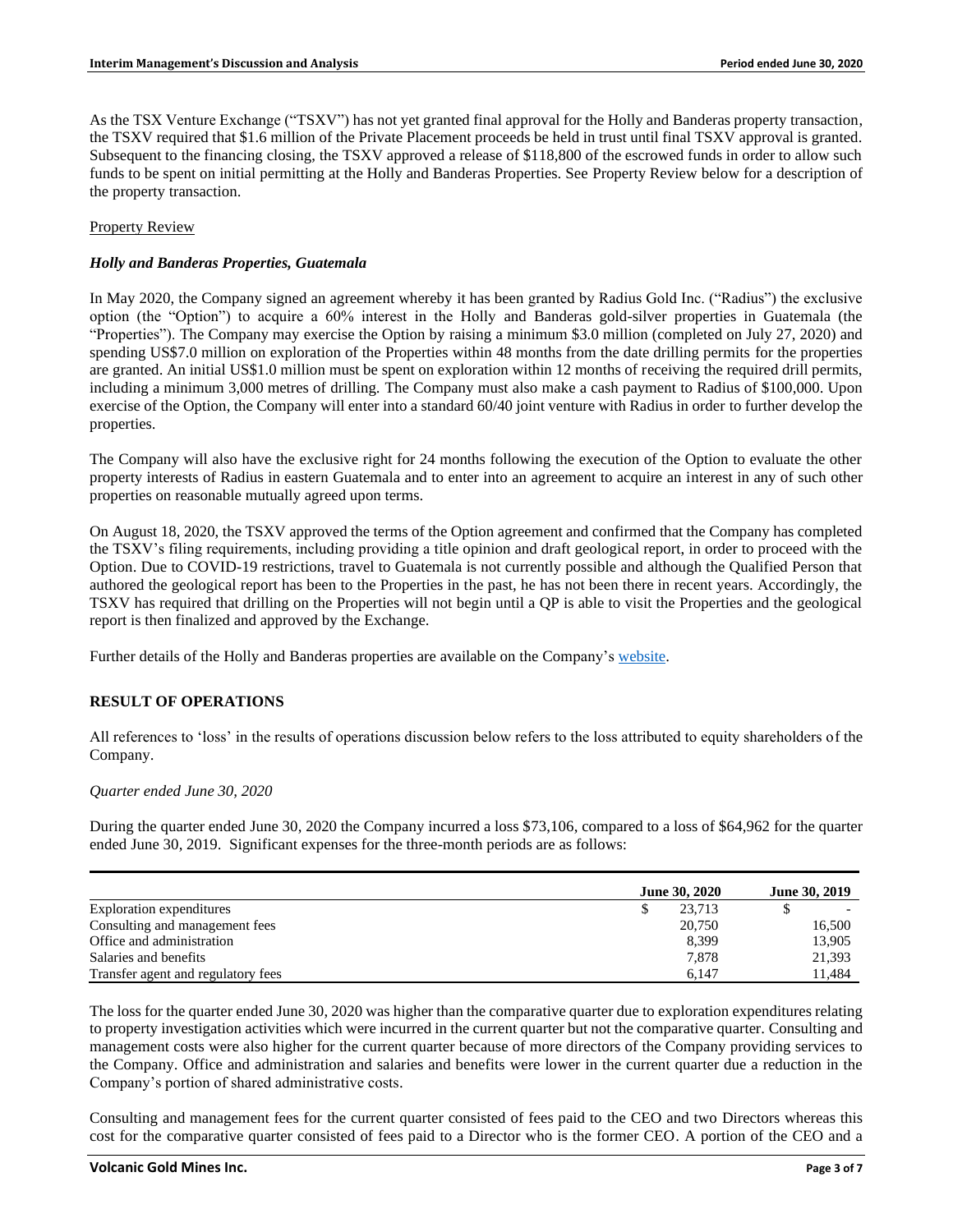Director's fees were also allocated to exploration expenditures. Office and administration costs relate mostly to an administrative cost sharing agreement with Gold Group Management Inc. ("Gold Group"), a private company controlled by a Director (and former CEO) which is reimbursed by the Company for certain shared rent and other corporate expenses paid by Gold Group on behalf of the Company. Salaries and benefits costs relate primarily to Gold Group which provides administrative personnel, including the Company's Chief Financial Officer and Corporate Secretary.

#### *Six months ended June 30, 2020*

During the six-month period ended June 30, 2020 the Company incurred a loss of \$118,189, compared to a loss of \$126,771 for the six-month period ended June 30, 2019. Significant revenue and expenses for the six-month periods are as follows:

|                                    | <b>June 30, 2020</b> | June 30, 2019 |
|------------------------------------|----------------------|---------------|
| Exploration expenditures           | 23.713               |               |
| Consulting and management fees     | 37,250               | 33,000        |
| Office and administration          | 18.571               | 30.294        |
| Salaries and benefits              | 15.699               | 41.912        |
| Transfer agent and regulatory fees | 12.910               | 17,880        |
| Travel                             | 3.485                | 1.186         |

As with the quarterly comparison, the current six-month period incurred exploration expenditures of \$23,713 compared to nil for the comparative period and recorded higher consulting and management fees for the same reason as in the quarterly comparison. However, the loss for the six months ended June 30, 2020 was less than the comparative period due mostly to a reduction in the Company's portion of shared office and administration and salaries and benefit costs and also less transfer agent and regulatory fees. Regulatory fees were higher in the comparative period because of a share consolidation that took place during that period.

Also, as with the quarterly comparison, consulting and management fees for the current period consisted of fees paid to the CEO and two Directors whereas the comparative period consisted of fees paid to a Director who is the former CEO.

# **SUMMARY OF QUARTERLY RESULTS**

The Company's quarterly assets, working capital balance and operating results over the last eight quarters are summarized as follows:

|                                                                                     | June $20$ | Mar $20$  | Dec $'19$ | Sept '19  | June $'19$ | Mar $'19$  | Dec $'18$  | Sept '18   |
|-------------------------------------------------------------------------------------|-----------|-----------|-----------|-----------|------------|------------|------------|------------|
| Total assets                                                                        | \$291.118 | \$193,686 | \$232,044 | \$275,737 | \$327,198  | \$132,437  | \$167,559  | \$291,342  |
| Working capital (deficiency)<br>Loss and comprehensive loss<br>attributed to equity | 51,823    | (6, 164)  | 38,827    | 94,280    | 144.091    | (161, 519) | (292, 217) | (116, 875) |
| shareholders of the Company<br>Basic and diluted loss per share                     | 73.106    | 45.083    | 17.523    | 53.505    | 64.962     | 61,809     | 173.120    | 2,359,287  |
| attributed to equity<br>shareholders of the Company                                 | 0.01      | 0.01      | 0.00      | 0.01      | 0.01       | 0.01       | 0.03       | 0.36       |

Operating expenses were higher during the quarter ended September 30, 2018 due to the Company restructuring its Guinea operations and performing due diligence activities on a property in the Ivory Coast. During that quarter, the Company decided to cease operations in Guinea and the Ivory Coast and wrote-off \$2,671,533 in mineral property carrying costs, creating a significant loss for the quarter and significant decrease in total assets. There was a minimal amount of exploration expenditures incurred during the quarter ended December 31, 2018 and no such expenditures until the most recently completed quarter.

# **LIQUIDITY AND CAPITAL RESOURCES**

The Company has financed its operations to date primarily through the issuance of common shares. The Company's exploration activities do not provide a source of income and therefore the Company has a history of losses and an accumulated deficit.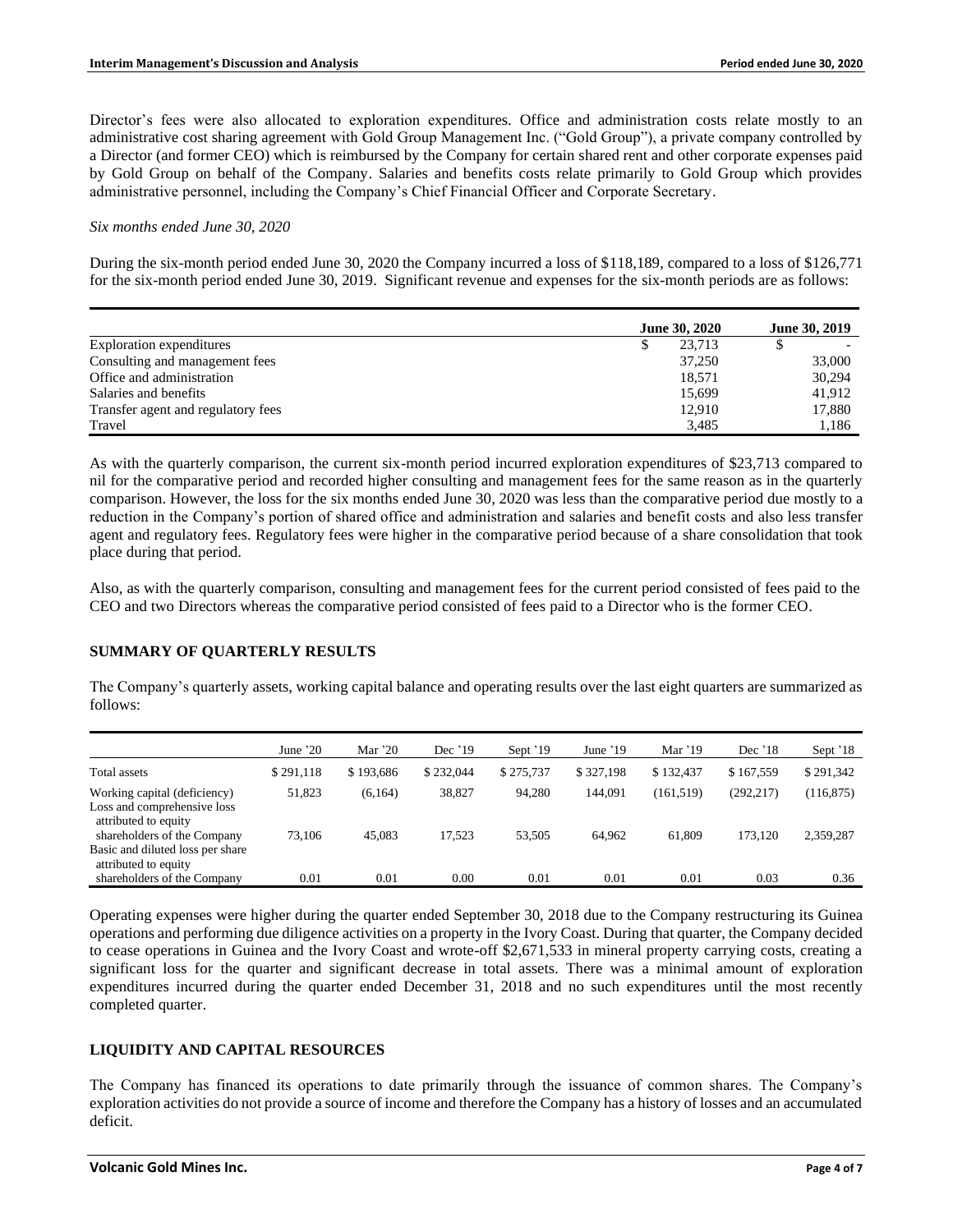As at June 30, 2020, the Company had current assets of \$229,073 and current liabilities of \$177,250, resulting in working capital of \$51,823.

Subsequent to June 30, 2020, the Company closed the non-brokered private placement for gross proceeds of \$5,000,000, of which \$131,000 was received in advance prior to June 30, 2020. The proceeds from the private placement are intended to be used for working capital purposes and to fund exploration efforts in Guatemala.

With the proceeds of the recently closed private placement, the Company expects its capital resources to be sufficient to carry out its planned exploration expenditures and cover operating costs through the next twelve months.

Net cash used in operating activities during the period ended June 30, 2020 was \$73,134 (2019: \$203,721).

Net cash provided from financing activities during the period ended June 30, 2020 was \$131,000 (2019: \$370,095).

There were no investing activities during the periods ended June 30, 2020 and 2019.

The Company's condensed consolidated interim financial statements have been prepared on a going concern basis which assumes that the Company will be able to realize its assets and discharge its liabilities in the normal course of business for the foreseeable future. The Company's continuing operations rely on the ability of the Company to continue to raise capital as and when needed.

# **OUTSTANDING SHARE, OPTIONS AND WARRANTS DATA**

At the date of this Interim MD&A, the Company had outstanding 28,603,880 common shares and the following stock options and warrants:

| No. of options         | <b>Exercise price</b> | <b>Expiry date</b> |
|------------------------|-----------------------|--------------------|
| 364,284                | \$4.20                | March 14, 2027     |
| 3,571                  | \$4.20                | June 26, 2027      |
| 367,855                |                       |                    |
|                        |                       |                    |
| <b>No. of warrants</b> | <b>Exercise price</b> | <b>Expiry date</b> |
| 1,851,237              | \$5.60                | March 8, 2022      |
| 11,497,330             | \$0.30                | July 27, 2022      |
| 13.348.567             |                       |                    |

# **TRANSACTIONS WITH RELATED PARTIES**

See Notes 7 and 9 of the condensed consolidated interim financial statements for the six months ended June 30, 2020 for details of related party transactions which occurred in the normal course of business.

# **ACCOUNTING POLICIES AND BASIS OF PRESENTATION**

The Company's significant accounting policies are presented in the audited consolidated financial statements for the year ended December 31, 2019.

# **FUTURE ACCOUNTING CHANGES**

The Company will be required to adopt the following standards and amendments issued by the IASB as described below.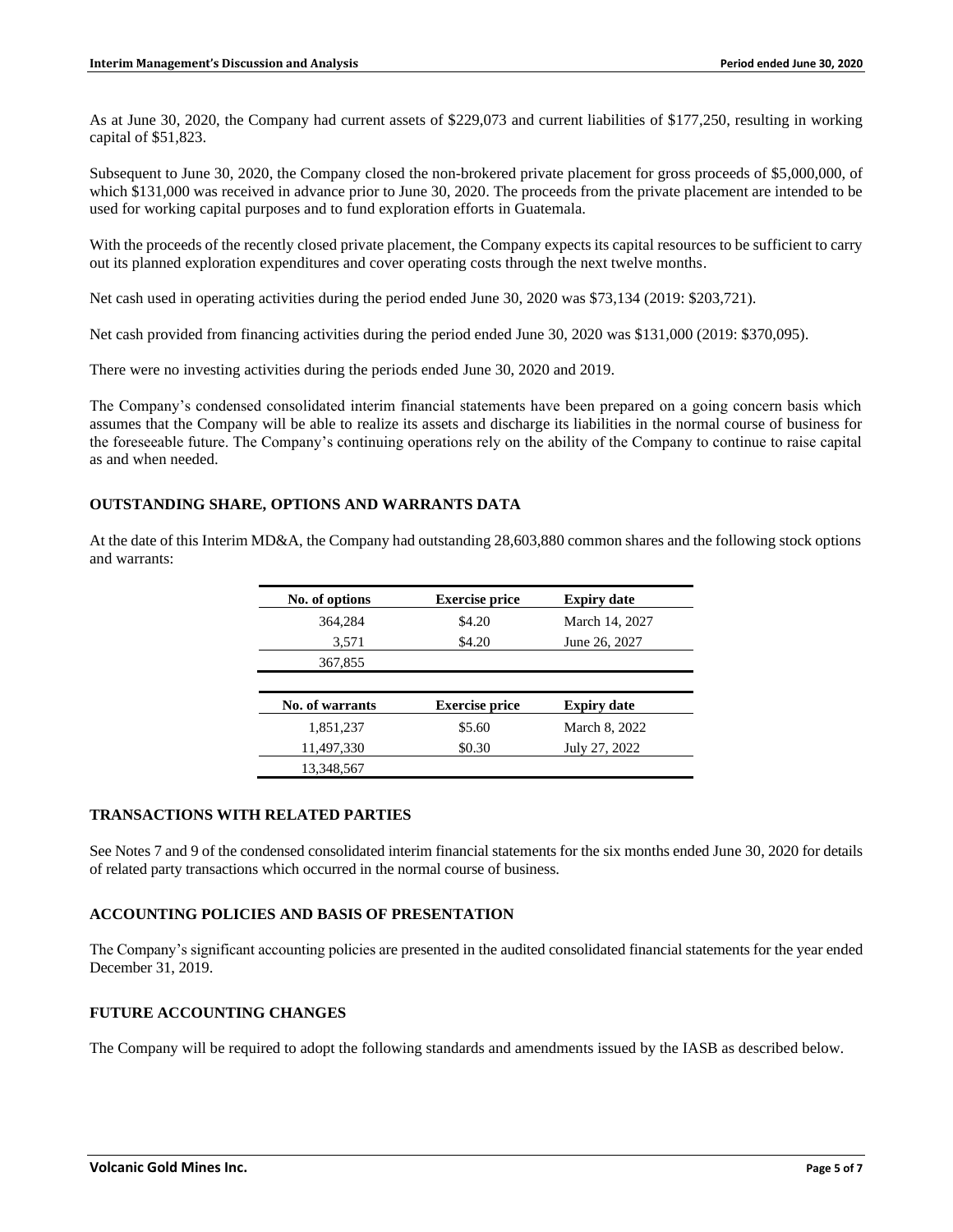#### IFRS 17 *Insurance Contracts*

IFRS 17 is a new standard that requires insurance liabilities to be measured at a current fulfillment value and provides a more uniform measurement and presentation approach for all insurance contracts. These requirements are designed to achieve the goal of a consistent, principle-based accounting for insurance contracts. IFRS 17 supersedes IFRS 4, *Insurance Contracts*, and related interpretations.

This standard will be effective for the Company's annual period beginning January 1, 2021. The Company has yet to assess the impact of IFRS 17 on its financial statements.

# **RISKS AND UNCERTAINTIES**

The operations of the Company are highly speculative due to the high-risk nature of its business in the mineral exploration industry. Companies in the exploration stage face a variety of risks and, while unable to eliminate all of them, the Company aims at managing and reducing such risks as much as possible. The Company faces a variety of risk factors such as, but not limited to, the following:

#### *Global Pandemic*

The Company faces risks related to health epidemics and other outbreaks of communicable diseases, which could significantly disrupt its operations and may materially and adversely affect its business and financial conditions. The Company's business could be adversely impacted by the effects of the COVID-19 coronavirus which was declared a global pandemic by the World Health Organization in March 2020. COVID-19 infections have been reported globally.

The extent to which COVID-19 may impact the Company's business, including its operations and the market for its securities, will depend on future developments which cannot be predicted, and include the duration, severity and scope of the outbreak and the actions taken to contain or treat the outbreak. The continued spread of COVID-19 globally could materially and adversely impact the Company's business, financial condition and results of operations including without limitation, employee health, workforce productivity, increased insurance premiums, limitations on travel, the availability of industry experts and personnel, restrictions to any drill programs and/or the timing to process drill and other metallurgical testing, and other factors that will depend on future developments beyond the Company's control.

The international response to the spread of COVID-19 has led to significant restrictions on travel, temporary business closures, quarantines, global stock market volatility and a general reduction in consumer activity. Such public health crises can also result in operating and supply chain delays and disruptions, declining trade and market sentiment, reduced movement of people and labour shortages, and shipping disruption and shutdowns, including as a result of government regulation and prevention measures, or a fear of any of the foregoing, all of which could affect commodity prices, interest rates, credit ratings, credit risk and inflation.

# *Mineral Property Exploration and Mining Risks*

The business of mineral deposit exploration and extraction involves a high degree of risk. Few properties that are explored ultimately become producing mines. At present, the Company has no properties. When properties are held, the main operating risks include: securing adequate funding to maintain and advance future exploration properties; ensuring ownership of and access to mineral properties by confirmation that option agreements, claims and leases are in good standing; and obtaining permits for drilling and other exploration activities.

# *Joint Venture Funding Risk*

The Company's strategy includes seeking partners through joint ventures to fund future exploration and project development. The main risk of this strategy is that funding partners may not be able to raise sufficient capital in order to satisfy exploration and other expenditure terms in a particular joint venture agreement. As a result, exploration and development of future property interests may be delayed depending on whether the Company can find another partner or has enough capital resources to fund the exploration and development on its own.

#### *Commodity Price Risk*

The Company is exposed to commodity price risk. Declines in the market price of gold, base metals and other minerals may adversely affect the Company's ability to raise capital or attract joint venture partners in order to fund its ongoing operations. Commodity price declines could also reduce the amount the Company would receive on the disposition of future mineral properties to a third party.